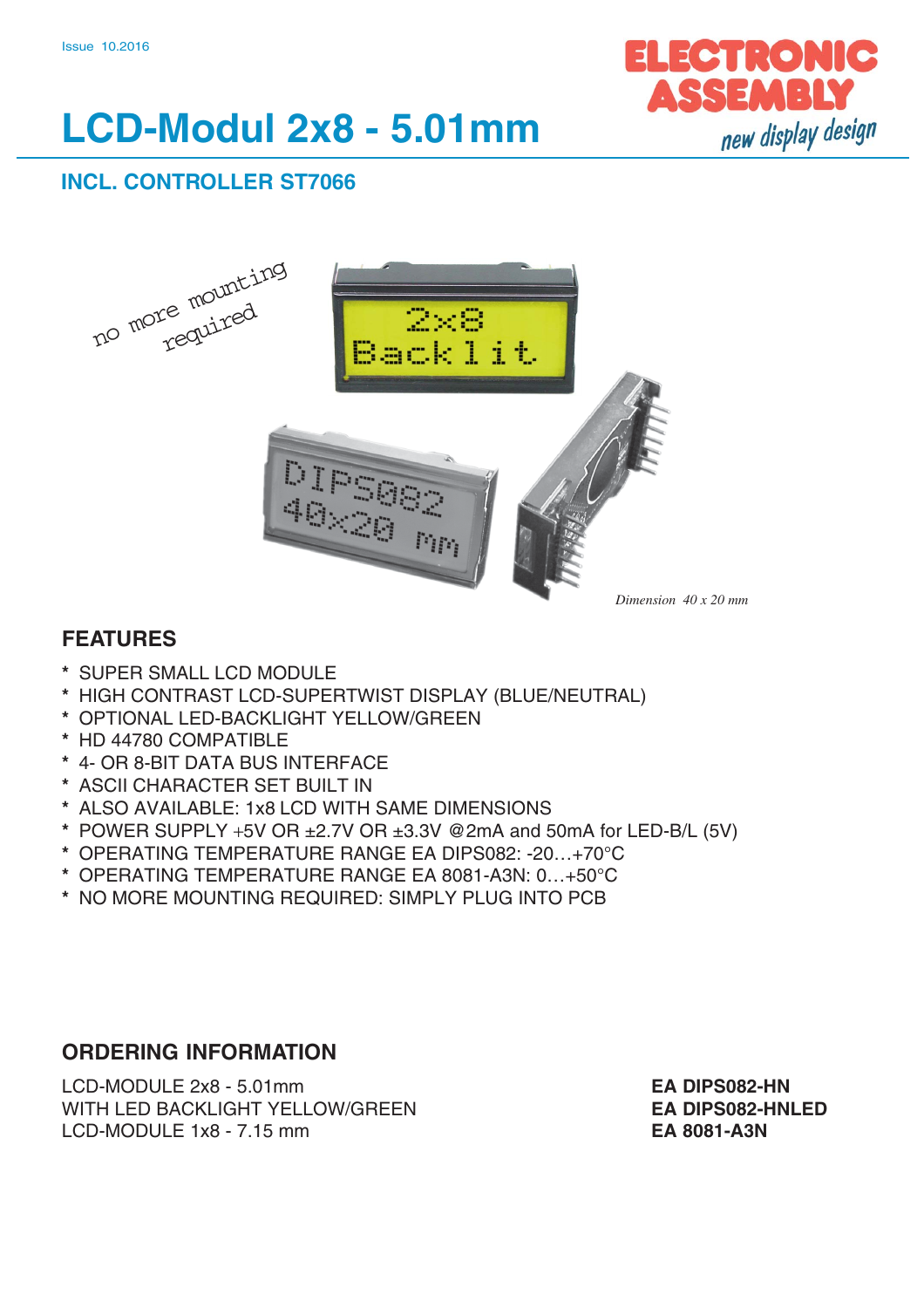



#### LED Backlight

Standard display EA DIPS082-HN is reflective, non-backlighted version. Module with part number EA DIPS082-HNLED comes with yellow/green LED backlight. Power consumption for backlight is 50mA typ. and 80mA max. Backlight is permanent switched on. Supply voltage with backlight is 5V only. For individual use LED backlight can be switched on and off after doing the following modification: Remove series resistor R5 and change resistor from R6 to R7. Now a positive voltage at pin 7 (D0) powers Anode of backlight direct. To limit LED-current an external series resistor is required ( $R_{Evt}$  =  $0,8V / I_{\text{L}}$ ). Please note that in this case display interface is 4-bit mode only !

#### Table of commands

|                                            |                                       |          |                             |             | Code     |              |           |             |                    |         | <b>Execute</b>                                                                                                                                                      |                |  |
|--------------------------------------------|---------------------------------------|----------|-----------------------------|-------------|----------|--------------|-----------|-------------|--------------------|---------|---------------------------------------------------------------------------------------------------------------------------------------------------------------------|----------------|--|
| <b>Instruction</b>                         | <b>RS</b>                             | R/W      | DB<br>7                     | DB<br>6     | DB<br>5  | DB<br>4      | DB<br>3   | DB<br>2     | DB<br>$\mathbf{1}$ | DB<br>0 | <b>Description</b>                                                                                                                                                  | Time<br>(max.) |  |
| <b>Clear Display</b>                       | $\Omega$                              | $\Omega$ | 0                           | $\Omega$    | 0        | $\Omega$     | $\Omega$  | $\Omega$    | $\Omega$           | 1       | Clears all display and returns the cursor<br>to the home position (Address 0).                                                                                      | 1.64ms         |  |
| <b>Cursor At Home</b>                      | $\Omega$                              | 0        | 0                           | $\mathbf 0$ | $\Omega$ | $\Omega$     | 0         | $\mathbf 0$ | $\mathbf{1}$       | $\star$ | Returns the Cursor to the home<br>position (Address 0). Also returns the<br>display being shifted to the original<br>position. DD RAM contents remain<br>unchanged. | 1.64ms         |  |
| <b>Entry Mode Set</b>                      | $\mathbf{0}$                          | 0        | $\Omega$                    | $\Omega$    | $\Omega$ | $\mathbf{0}$ | $\Omega$  | 1           | I/D                | S       | Sets the Cursor move direction and<br>specifies or not to shift the display.<br>These operation are performed during<br>data write and read.                        | $40\mu s$      |  |
| <b>Display On/Off</b><br><b>Control</b>    | $\Omega$                              | $\Omega$ | $\Omega$                    | $\Omega$    | $\Omega$ | $\Omega$     | 1         | D           | C                  | B       | Sets ON/OFF of all display (D) cursor<br>ON/OFF (C), and blink of cursor position<br>character (B).                                                                 | $40\mu s$      |  |
| <b>Cursor / Display Shift</b>              | $\mathbf 0$                           | 0        | 0                           | $\Omega$    | $\Omega$ | 1            | S/C       | R/L         | $\star$            | $\star$ | Moves the Cursor and shifts the display<br>without changing DD RAM contents.                                                                                        | $40\mu s$      |  |
| <b>Function Set</b>                        | $\Omega$                              | 0        | 0                           | $\Omega$    | 1        | <b>DL</b>    | N         | F           | $\star$            |         | Sets interface data length (DL) number<br>of display lines (N) and character font<br>(F).                                                                           | $40\mu s$      |  |
| <b>CG RAM Address Set</b>                  | $\Omega$                              | $\Omega$ | $\Omega$<br>1<br><b>ACG</b> |             |          |              |           |             |                    |         | Sets the CG RAM address, CG RAM<br>data is sent and received after this<br>setting.                                                                                 | $40\mu s$      |  |
| <b>DD RAM Address Set</b>                  | $\Omega$                              | $\Omega$ | 1                           | <b>ADD</b>  |          |              |           |             |                    |         | Sets the DD RAM address. DD RAM<br>data is sent and received after this<br>setting.                                                                                 | $40\mu s$      |  |
| <b>Busy Flag / Address</b><br>Read         | $\Omega$                              | 1        | <b>BF</b>                   |             |          |              | <b>AC</b> |             |                    |         | Reads Busy flag (BF) indicating internal<br>operation is being performed and reads<br>address counter contents.                                                     |                |  |
| <b>CG RAM / DD RAM</b><br>Data write       | 1<br>$\mathbf 0$<br><b>Write Data</b> |          |                             |             |          |              |           |             |                    |         | Writes data into DD RAM or CG RAM                                                                                                                                   | $40\mu s$      |  |
| <b>CG RAM / DD RAM</b><br><b>Data Read</b> | 1<br><b>Read Data</b><br>1            |          |                             |             |          |              |           |             |                    |         | Reads data from DD RAM or CG RAM                                                                                                                                    | $40\mu s$      |  |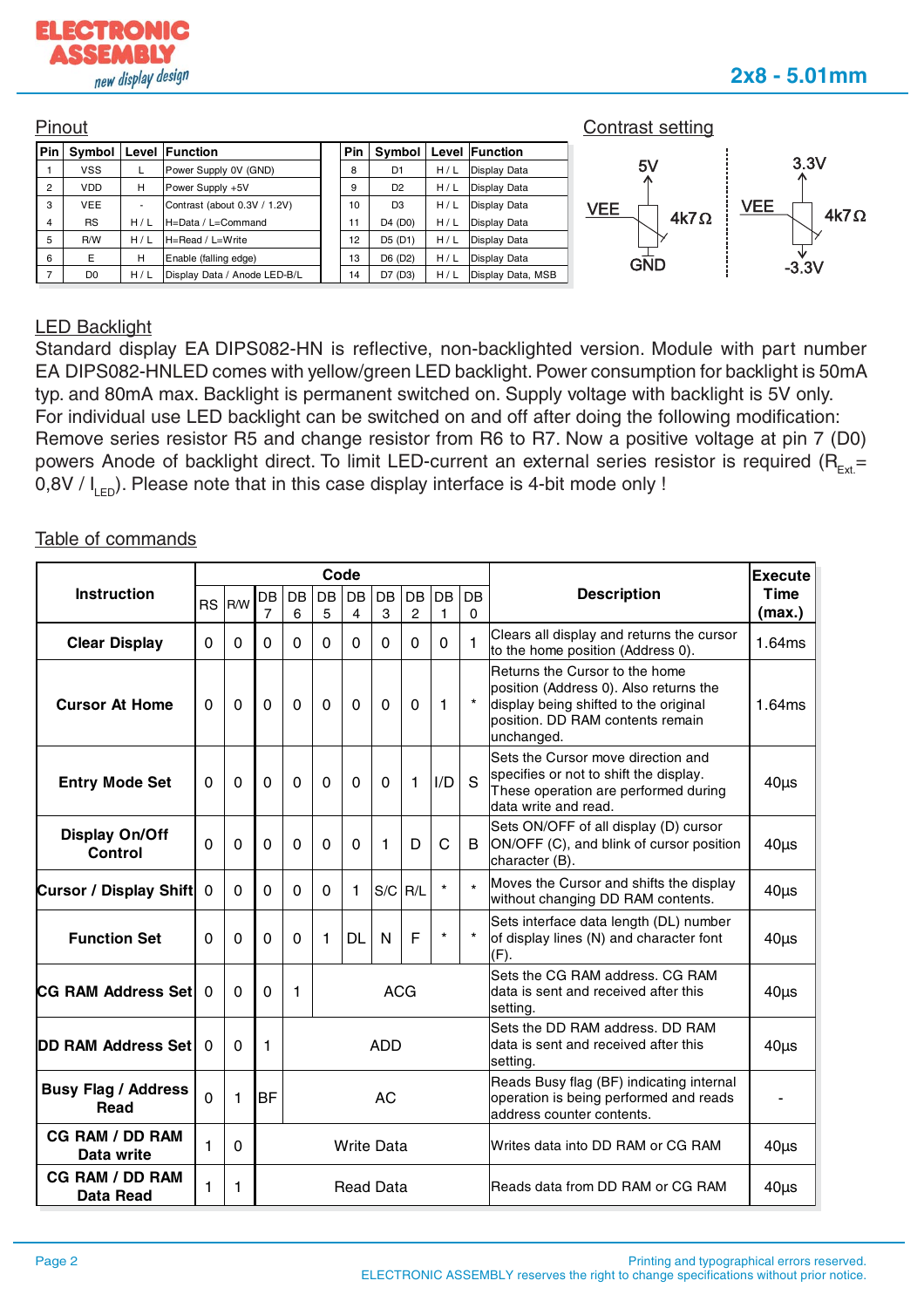## Character set

Below shown character set is already built in. Additionally 8 self defined characters can be attached.

| Lower<br>4 bit     | Upper<br>4 bit | 0000<br>(50x)        | 0010<br>(52x)               | 0011<br>(53x)            | 0100<br>(54x)           | 0101<br>(55x)           | 0110<br>(56x)   | 0111<br>(57x) | 1010<br>(SAx)      | 1011<br>(SBx)  | 1100<br>(SCx)             | 1101<br>(SDX)                   | 1110<br>(SEx)           | 1111<br>(SFx)      |
|--------------------|----------------|----------------------|-----------------------------|--------------------------|-------------------------|-------------------------|-----------------|---------------|--------------------|----------------|---------------------------|---------------------------------|-------------------------|--------------------|
| xxxx0000 (\$x0)    |                | CG RAM<br>(0)        |                             | Ø                        | ៊                       | छ                       | π,              | P             |                    | <b>Color</b>   | ņ                         | ×<br>œ.                         | Q.                      | p                  |
| xxxx0001 (\$x1)    |                | (1)                  | H                           | 1                        | ឝ                       | $\overline{\mathbb{Q}}$ | ä               | 역             | 謂                  | $\overline{r}$ | Ş.                        | ٤,                              | â                       | đ                  |
| xxxx0010 (\$x2)    |                | (2)                  | π                           | 2                        | B                       | R                       | b               | gн.           | ٣                  | $\vec{A}$      | ij                        | ź.                              | ß                       | ៊                  |
| xxxx0011 (\$x3)    |                | (3)                  | 봒                           | 3                        | C                       | C,<br>السير             | المعالي<br>ويرو | S,            | i                  | ŋ,             | ,,,,<br>$\mathbb T$       | ŧ                               | s.                      | 49                 |
| xxxx0100 (\$x4)    |                | (4)                  | 率                           | 4                        | D                       |                         | d               | £.            | ٠.                 | I.             | þ.                        | 卜                               | μ                       | Ω                  |
| xxxx0101 (\$x5)    |                | (5)                  | X                           | 5                        | E                       | U                       | e               | u             | ÷.                 | 才              | ナ                         | 77<br>i.                        | CS.                     | <b>A H</b><br>u    |
| xxxx0110 (\$x6)    |                | (6)                  | ß.                          | 6                        | po.<br>h                | Ų                       | 干               | Ų             | Ņ                  | 力              | ana.<br>man i             | <b>STORY</b><br>an will<br>i    | Ø                       | Σ                  |
| xxxx0111 (\$x7)    |                | (7)                  | 7.                          | 7                        | G                       | W                       | 9               | ω             | 7                  | 宇              | 7                         | m<br>ÿ.                         | q<br>-8                 | ж                  |
| xxxx1000 (\$x8)    |                | <b>CG RAM</b><br>(0) | ζ                           | 8                        | H                       | Χ                       | h               | ×             | 4                  | g              | 宗                         | IJ                              | $\mathcal{J}^{\dagger}$ | <b>The Co</b><br>× |
| xxxx1001 (\$x9)    |                | (1)                  | $\overline{\phantom{a}}$    | ្ញ                       | Ī                       | Ψ                       | ×<br>i          | 닣             | ٣Ņ,                | 亇              | J                         | П.                              | -1                      | u<br>шÊ            |
| xxxx1010 (\$xA)    |                | (2)                  | 宋                           | н.<br>a.                 | J                       | $\overline{z}$          | Ĵ               | mgo<br>ala    | <b>SIGN</b><br>nin | $\Box$         | Ĥ                         | ţ.                              | 1<br>J.                 | 爭                  |
| xxxx1011 (\$xB)    |                | (3)                  | 4.                          | и.<br>ÿ.                 | К                       | r.                      | k               | ₹             | 才                  | 뺫              | þ.<br>-                   | $\Box$                          | ×                       | 片                  |
| $xxxx1100$ $(SxC)$ |                | (4)                  | 9                           | ₹                        |                         | ¥                       | 1               | ļ             | Ÿ7.                | Þ              | Ţ.                        | ņ                               | ф                       | 門                  |
| xxxx1101 (\$xD)    |                | (5)                  | <b>SHOP</b>                 | man m<br>≕               | M                       | J                       | m               | Σ             | $\mathbf{J}$       | Z              | $\hat{\gamma}_{\text{L}}$ | ш.<br>$\mathbf{e}^{\mathbf{r}}$ | Ł                       | $\frac{1}{2}$      |
| $xxxx1110$ $(SxE)$ |                | (6)                  | ш                           | $\overline{\phantom{a}}$ | Ν                       | والمراد                 | 'n              | ÷             | E.                 | t              | 串                         | УP.                             | mп<br>n                 |                    |
| $xxxx1111$ $(SxF)$ |                | (7)                  | $\mathcal{S}^{\mathcal{C}}$ | $\overline{\mathbb{C}}$  | $\overline{\mathbb{O}}$ | <b>SHOP</b>             | Ö               | ÷             | щ                  | V              | R                         | W.                              | ö                       | I                  |

## **CREATING YOUR OWN CHARACTERS**

All character display modules offered in this catalogue, are able to create 8 own characters (ASCII Codes 0..7) in addition to the 192 ROM fixed codes.

- 1.) The command "CG RAM Address Set" defines the ASCII code (Bit 3,4,5) and the dot line (Bit 0,1,2) of the new character. Example demonstrates creating ASCII code \$00.
- 2.) Doing 8 times the write command "Data Write" defines line by line the new character. 8th. byte stands for the cursor line.
- 3.) The new defined character can be used as a "normal" ASCII code (0..7); use with "DD RAM Address Set" and "Data Write".

|  | Adresse im CG RAM setzen                    |  |               |      |             |      |          |             |      |      |   |   |   |      |      |   | Daten des Zeichens |   |     |          |          |                                                                                                                                                                                                                                  |          |          |          |          |    |    |   |          |      |  |          |  |    |   |   |      |
|--|---------------------------------------------|--|---------------|------|-------------|------|----------|-------------|------|------|---|---|---|------|------|---|--------------------|---|-----|----------|----------|----------------------------------------------------------------------------------------------------------------------------------------------------------------------------------------------------------------------------------|----------|----------|----------|----------|----|----|---|----------|------|--|----------|--|----|---|---|------|
|  |                                             |  |               |      |             |      |          |             |      |      |   |   |   |      |      |   | Bit                |   |     |          |          |                                                                                                                                                                                                                                  |          |          |          |          |    |    |   |          |      |  |          |  |    |   |   |      |
|  | Adresse<br>Hex                              |  |               |      |             |      |          |             |      |      |   |   |   |      |      |   | 5                  | 4 | 3   | 2        |          | $\Omega$                                                                                                                                                                                                                         | Hex      |          |          |          |    |    |   |          |      |  |          |  |    |   |   |      |
|  |                                             |  |               |      |             | 0    | $\Omega$ | $\mathbf 0$ | \$40 |      |   |   |   |      |      |   |                    |   |     | $\Omega$ | 0        | ee                                                                                                                                                                                                                               | $\Omega$ | $\Omega$ | \$04     |          |    |    |   |          |      |  |          |  |    |   |   |      |
|  |                                             |  |               |      |             | o    | 0        |             | \$41 |      |   |   |   |      |      |   |                    |   |     | $\Omega$ | 0        | e e de la contrada de la contrada de la contrada de la contrada de la contrada de la contrada de la contrada d<br>Contrada de la contrada de la contrada de la contrada de la contrada de la contrada de la contrada de la contr | 0        | 0        | \$04     |          |    |    |   |          |      |  |          |  |    |   |   |      |
|  | $\Omega$<br>0 <sub>0</sub><br>$\Omega$<br>1 |  | 0             | 1    | $\mathbf 0$ | \$42 |          |             |      |      |   |   |   |      |      |   | $\Omega$           | 0 | e e | $\Omega$ | 0        | \$04                                                                                                                                                                                                                             |          |          |          |          |    |    |   |          |      |  |          |  |    |   |   |      |
|  |                                             |  |               |      |             |      |          |             |      |      | 0 | 1 | 1 | \$43 |      |   |                    |   |     |          |          |                                                                                                                                                                                                                                  | x x x    |          | $\Omega$ | $\Omega$ | ▩▩ | 0  | 0 | \$04     |      |  |          |  |    |   |   |      |
|  |                                             |  | $\Omega$<br>0 | \$44 |             |      |          |             |      |      |   |   |   |      |      | 0 |                    | 0 | 81  | \$15     |          |                                                                                                                                                                                                                                  |          |          |          |          |    |    |   |          |      |  |          |  |    |   |   |      |
|  |                                             |  |               |      |             |      |          |             |      |      |   |   |   |      |      |   |                    |   |     | 0        | 1        | \$45                                                                                                                                                                                                                             |          |          |          |          |    |    |   |          |      |  | $\Omega$ |  | 88 | æ | 0 | \$0E |
|  |                                             |  |               |      |             |      |          |             |      |      |   |   |   | 0    | \$46 |   |                    |   |     |          |          |                                                                                                                                                                                                                                  |          |          |          | $\Omega$ | 0  | ▩▩ | 0 | $\Omega$ | \$04 |  |          |  |    |   |   |      |
|  |                                             |  |               |      |             |      |          |             | 1    | \$47 |   |   |   |      |      |   |                    |   |     |          | $\Omega$ | O                                                                                                                                                                                                                                | $\Omega$ | $\Omega$ | 0        | \$00     |    |    |   |          |      |  |          |  |    |   |   |      |

| INITIALISATION FOR A 2 LINE DISPLAY / 8-BIT MODE |           |          |           |           |           |           |           |           |             |          |                                          |  |  |  |
|--------------------------------------------------|-----------|----------|-----------|-----------|-----------|-----------|-----------|-----------|-------------|----------|------------------------------------------|--|--|--|
| <b>Command</b>                                   | <b>RS</b> | R/       | <b>DB</b> | <b>DB</b> | <b>DB</b> | <b>DB</b> | <b>DB</b> | <b>DB</b> | <b>DB</b>   |          | DB Remark                                |  |  |  |
| <b>IFunction Set</b>                             | 0         | $\Omega$ | $\Omega$  | $\Omega$  |           |           |           | $\Omega$  | $\mathbf 0$ | $\Omega$ | 8-Bit Data Length, 2/4 lines, 5x7 Font   |  |  |  |
| Display ON/OFF                                   | 0         | $\Omega$ | $\Omega$  | $\Omega$  | 0         | $\Omega$  |           |           |             |          | Display on, Cursor visible, Cursor blink |  |  |  |
| Clear Display                                    | 0         | $\Omega$ | $\Omega$  | 0         | $\Omega$  | $\Omega$  | $\Omega$  | $\Omega$  | $\mathbf 0$ |          | Clear Display, Cursor Home               |  |  |  |
| <b>Entry Mode Set</b>                            | 0         | $\Omega$ | $\Omega$  | 0         | 0         |           | 0         |           |             |          | Cursor Auto-Increment                    |  |  |  |